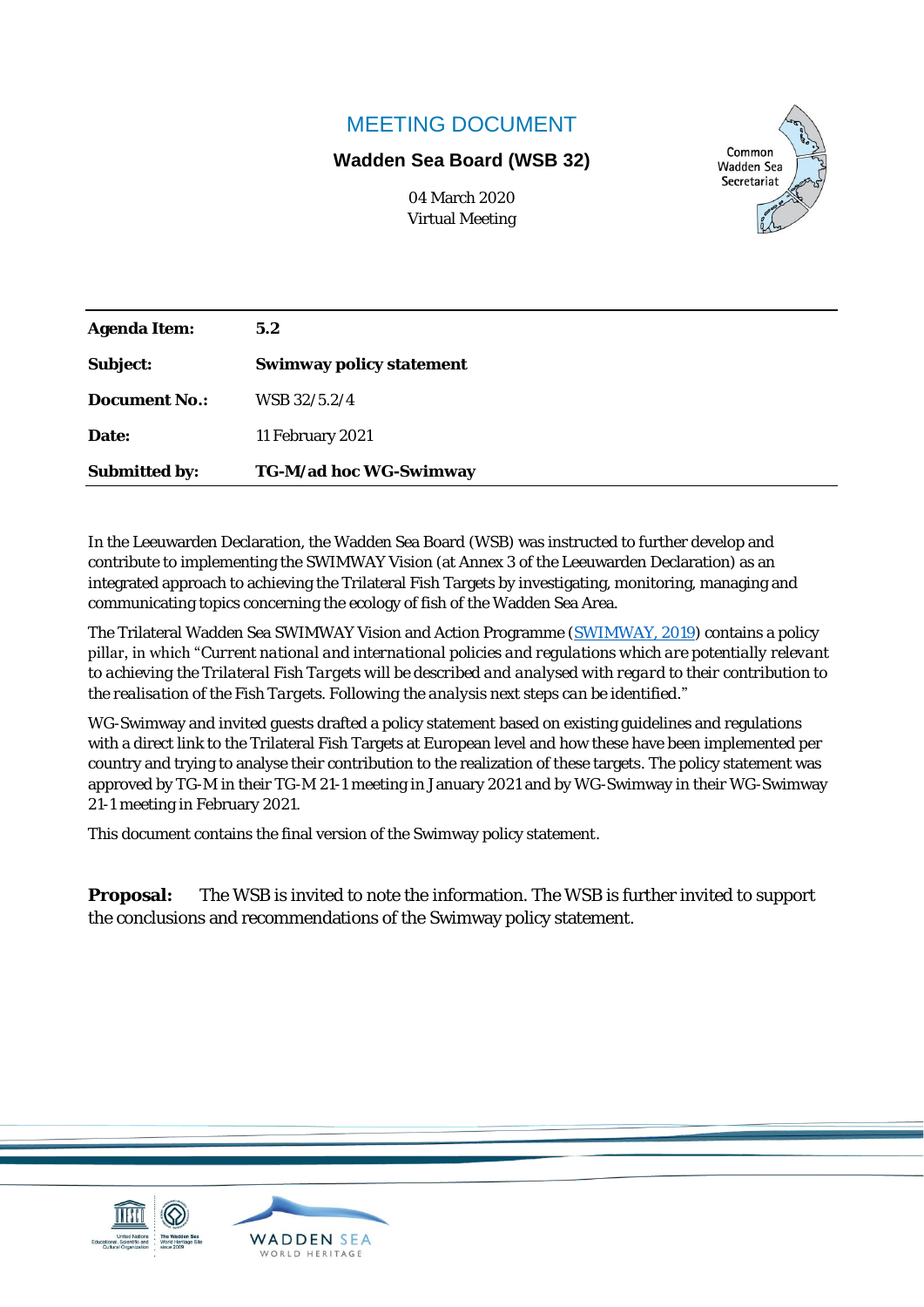

Tidal flat. Dr. B Wiersema, 2021

### **Trilateral Fish Targets and European Policies** Policy Statement

Version: 1.0. (Draft one) 2021-02-01 Authors: ad hoc Working Group Swimway





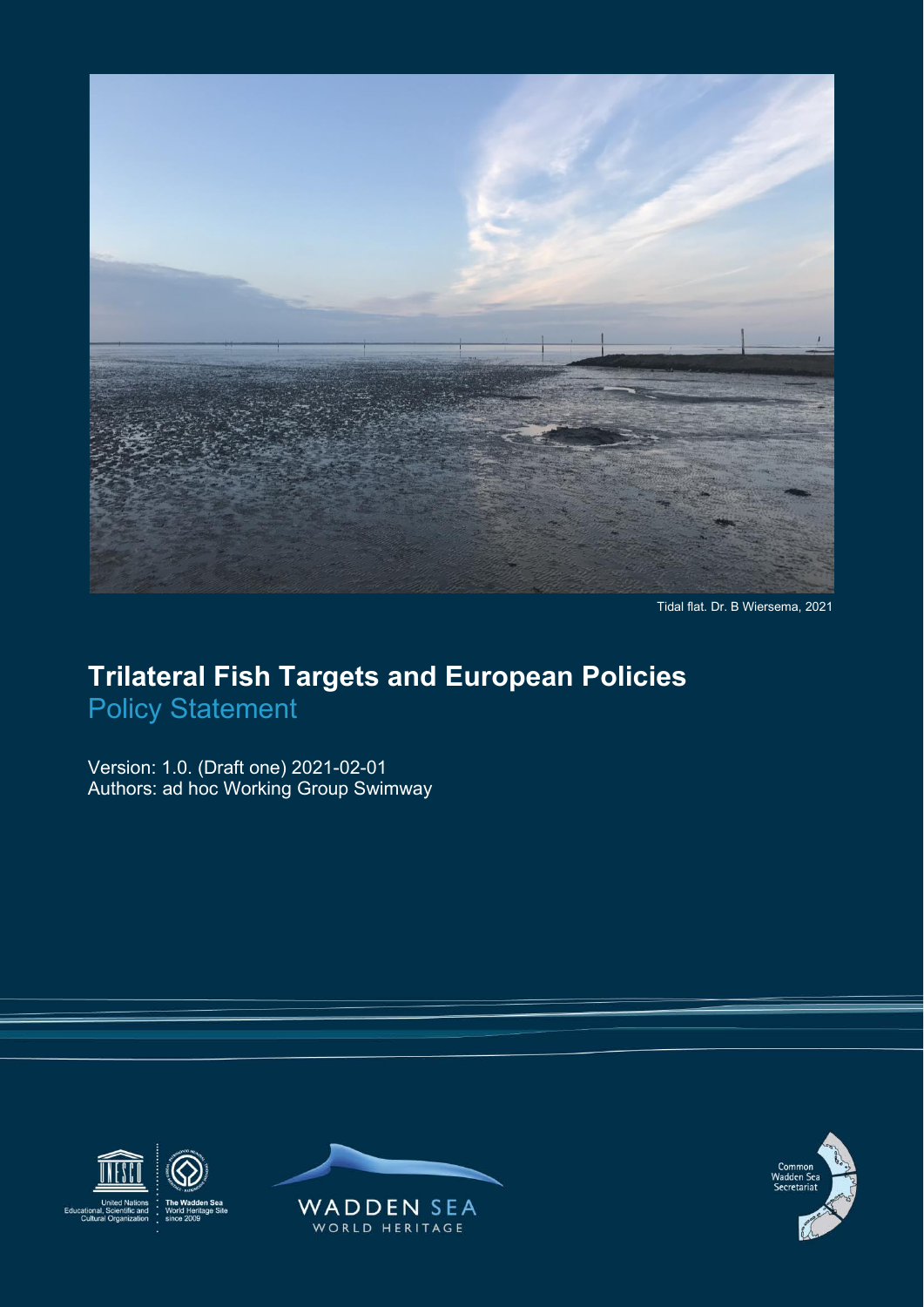#### *Publisher*

Common Wadden Sea Secretariat (CWSS), Wilhelmshaven, Germany

*Author*

*Ad hoc Working Group Swimway (WG-Swimway)*

*Editors*

*Julia A. Busch, Annika Bostelmann*, Common Wadden Sea Secretariat

*Cover Photo* 

*Dr. B Wiersema, 2021* 

*Layout*

*Creative Concern/Annika Bostelmann, Common Wadden Sea Secretariat*

*Published*

2021

*This publication should be cited as:*

WG-Swimway (2021) *Trilateral Fish Targets and European Policies -Policy Statement*. Common Wadden Sea Secretariat, Wilhelmshaven, Germany.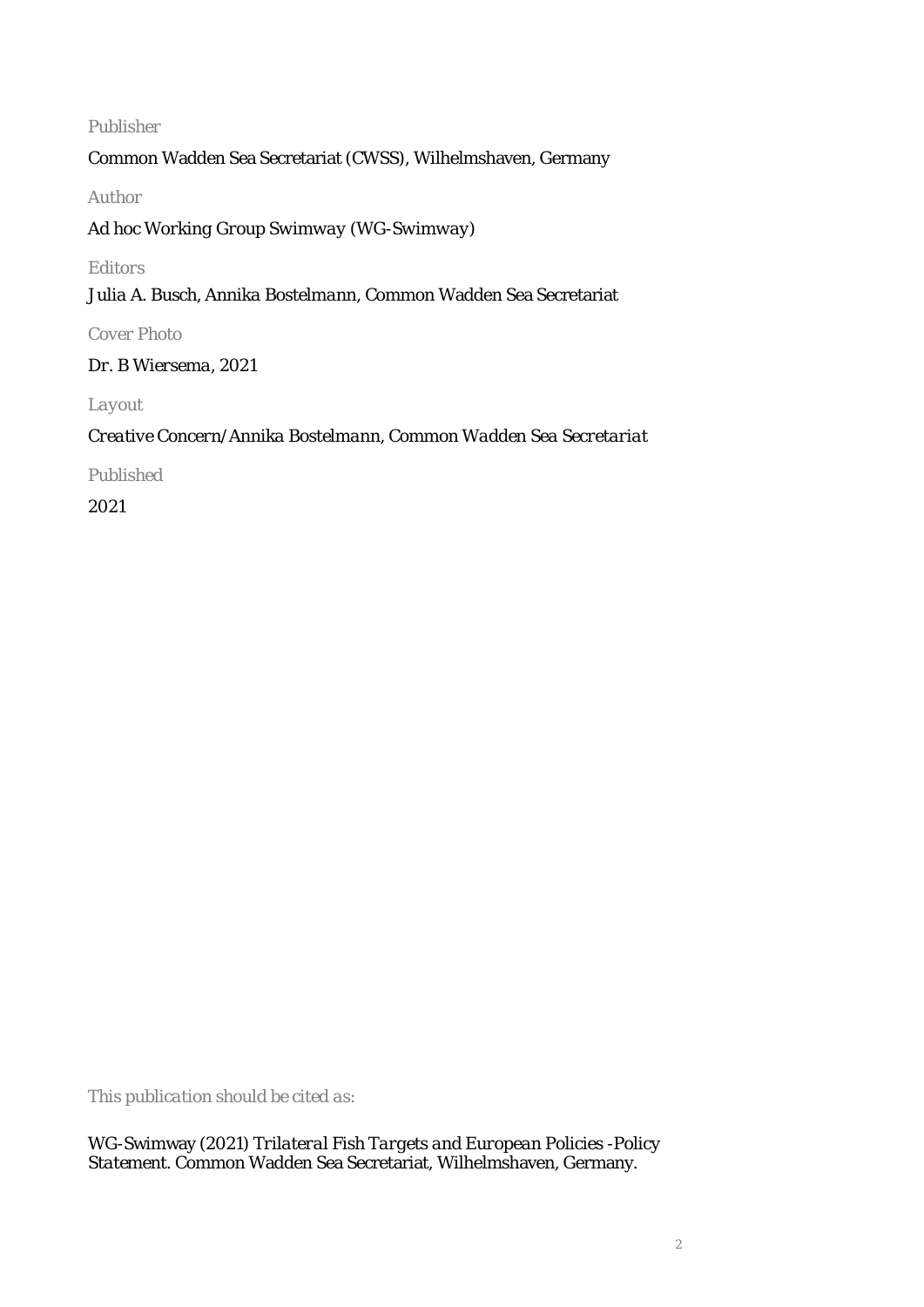## **Content**

| 1. Introduction                                                                                                                  | 4               |
|----------------------------------------------------------------------------------------------------------------------------------|-----------------|
| 2. Typical Wadden Sea Fish species                                                                                               |                 |
| 3. How Do European regulations support the protection of fish in the<br>Wadden Sea?                                              | 8               |
| 4. The relationship between European directives and the flagship and<br>fleet species designated in the Swimway Action Programme | 10 <sup>°</sup> |
| 5. Are the Trilateral Fish Targets supported by European law?                                                                    | 12 <sup>°</sup> |
| 6. Next steps                                                                                                                    | 15              |
|                                                                                                                                  |                 |
| Appendix $I -$ Abbreviations & acronyms                                                                                          | 19              |
| Appendix II – List of typical Wadden Sea Species                                                                                 | 20              |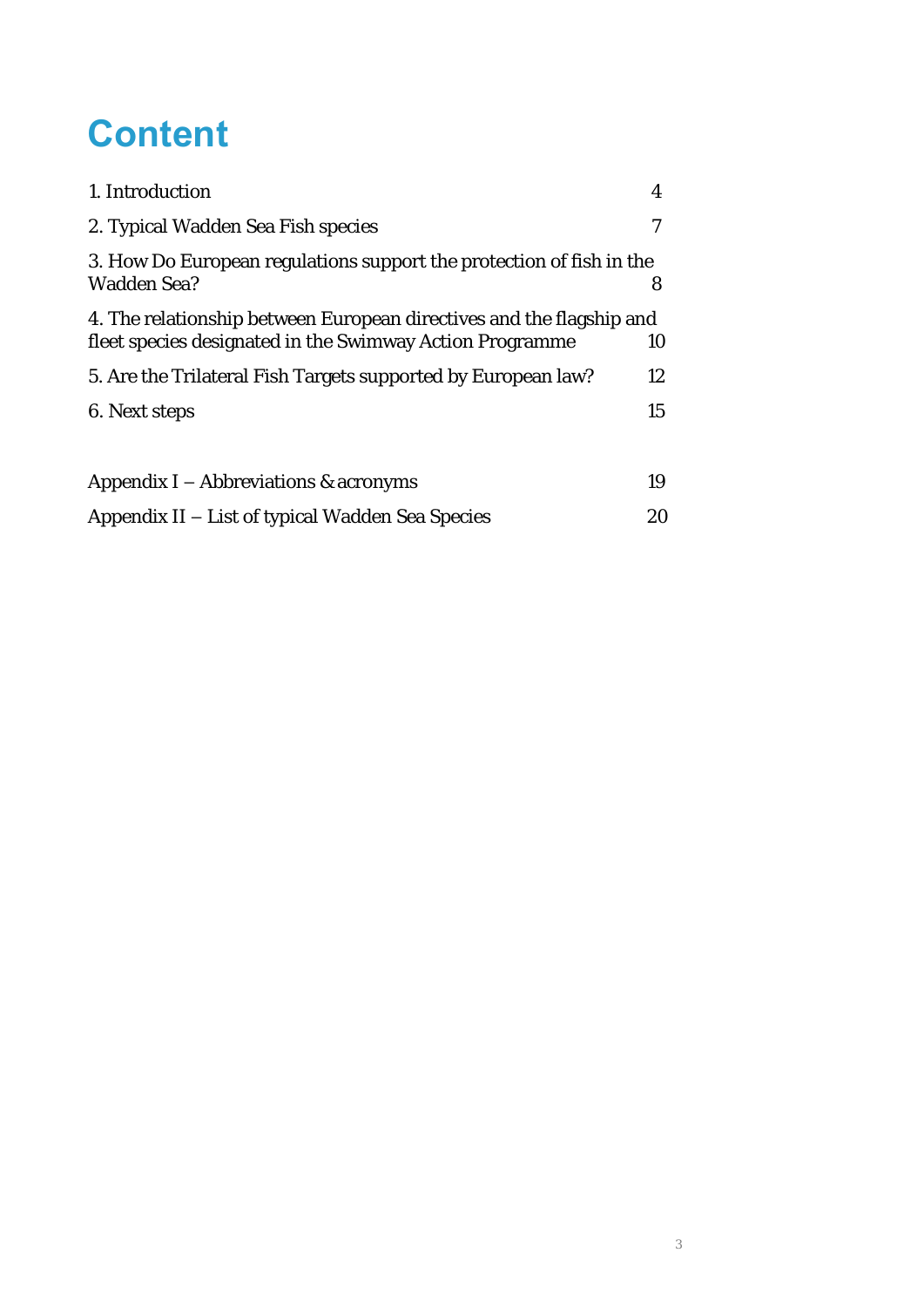# **1. Introduction**

Many marine and estuarine fish species depend on the Wadden Sea at some point in their life cycle. In recent decades, the populations of many fish species have declined in the Wadden Sea and causes of these declines are only partly known or understood. As fish are an important part of the Wadden Sea ecosystem, the three Wadden Sea countries, Denmark, Germany and the Netherlands, declared at the Trilateral Governmental Conference on the Protection of the Wadden Sea, Leeuwarden 2018, to further develop the Trilateral Wadden Sea Swimway Vision, aiming to achieve the Trilateral Fish Targets for the Wadden Sea (adopted in the Wadden Sea Plan 2010).

The Trilateral Fish Targets have been formulated as followed:

- Viable stocks of populations and a natural reproduction of typical Wadden Sea fish species;
- Occurrence and abundance of fish species according to the natural dynamics in (a)biotic conditions;
- Favourable living conditions for endangered fish species;
- Maintenance of the diversity of natural habitats to provide substratum for spawning and nursery functions for juvenile fish;
- Maintaining and restoring the possibilities for the passage of migrating fish between the Wadden Sea and inland waters.

The Swimway Vision is part of the Leeuwarden 2018 Wadden Sea Declaration<sup>1</sup> as Annex 3. The Swimway Vision is described in an action programme, the so called Swimway Action Programme (Swimway, 2019). This programme is based on four pillars: research and monitoring; policy; measures; stakeholder involvement, communication and education. The policy pillar describes: "Policy objectives for fish in the Wadden Sea are formulated at the European, trilateral, national and regional levels. Within the Vision it is aimed for making an inventory of existing policies and regulations relevant to the Trilateral Fish Targets at the European, trilateral, national and regional level and to analyse their contribution to the realisation of these targets. Following the analysis the need for additional actions could be identified. "

A trilateral working group has examined existing guidelines and regulations (see chapter 3) with a direct link to the trilateral fish targets at European level

<sup>1</sup> Leeuwarden Declaration 2018 (Download: https://www.waddenseaworldheritage.org/resources/2018-leeuwarden-declaration)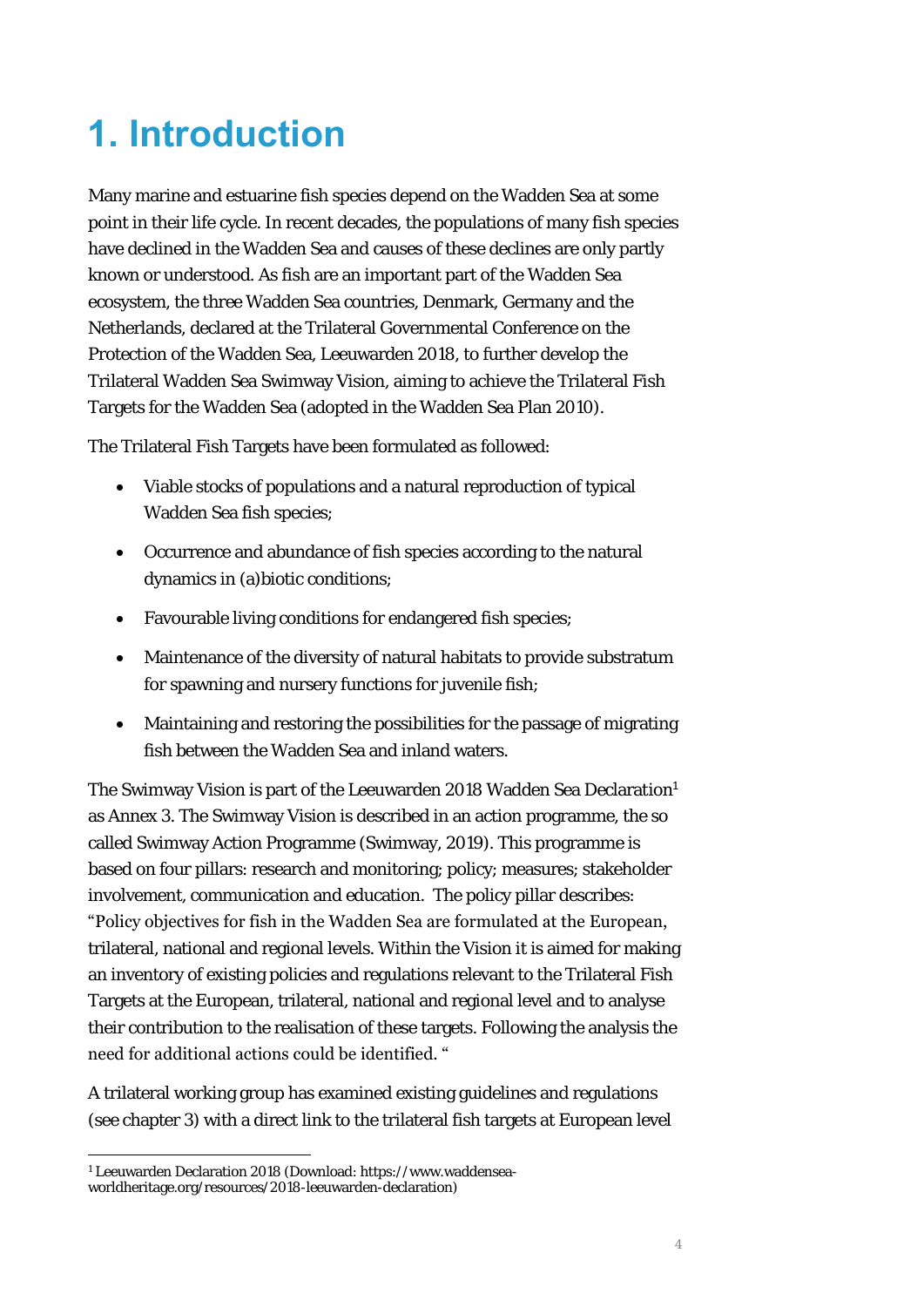and how these have been implemented per country and trying to analyse their contribution to the realization of these targets.

It should be noted that policies dealing with endangered species such as CITES, CMS and OSPAR and those dealing with fisheries such as the Common Fisheries Policy are not dealt with in this policy statement.

Coastal salt marshes may broadly be defined as areas, vegetated by herbs, grasses or low shrubs, which are subject to periodic flooding (tidal and nontidal) as a result of fluctuations in the level of the adjacent saline-water bodies (Adam 1990), and where saline water is defined as not being fresh, i.e. when the annual average salinity is greater than 0.5 g of solutes per kg of water (Odum 1988). In tidal systems, salt marshes form the upper part of the intertidal zone, i.e. the interface between land and sea. They may extend vertically from well below the mean high-tide level up to the highest water mark. Salt marshes reach their greatest extent along low-energy coasts where wave action is limited and mud can accumulate (Allen & Pye 1992; Balke et al. 2016).

According to the EU Habitat Directive, salt marshes include the habitat types 1310 (Salicornia and other annuals colonising mud and sand), 1320 (Spartina swards), and 1330 (Atlantic salt meadows), for which national conservation objectives have been elaborated.

The above definition of salt marsh implies that a salt marsh is not defined by its substrate. Although the great majority of European salt marshes have a clayey substrate, the substrate can vary from pure sand to clay and peat.

Various human activities have a direct or indirect impact on salt marshes. These activities include, land use (grazing, artificial drainage, recreation, nature conservation, and coastal defence measures), as well as pollution and eutrophication.

#### **Trilateral policy and management**

All salt marshes in the Wadden Sea area are part of Natura 2000 areas. In addition to the national legislation and nature protection regulations in the Netherlands, Germany and Denmark, the trilateral 2010 Wadden Sea Plan (WSP) provides the framework for the management of the entire area (CWWS 2010). In the WSP, the following five targets have been formulated for salt marshes:

• To maintain the full range of variety of salt marshes typical for the Wadden Sea landscape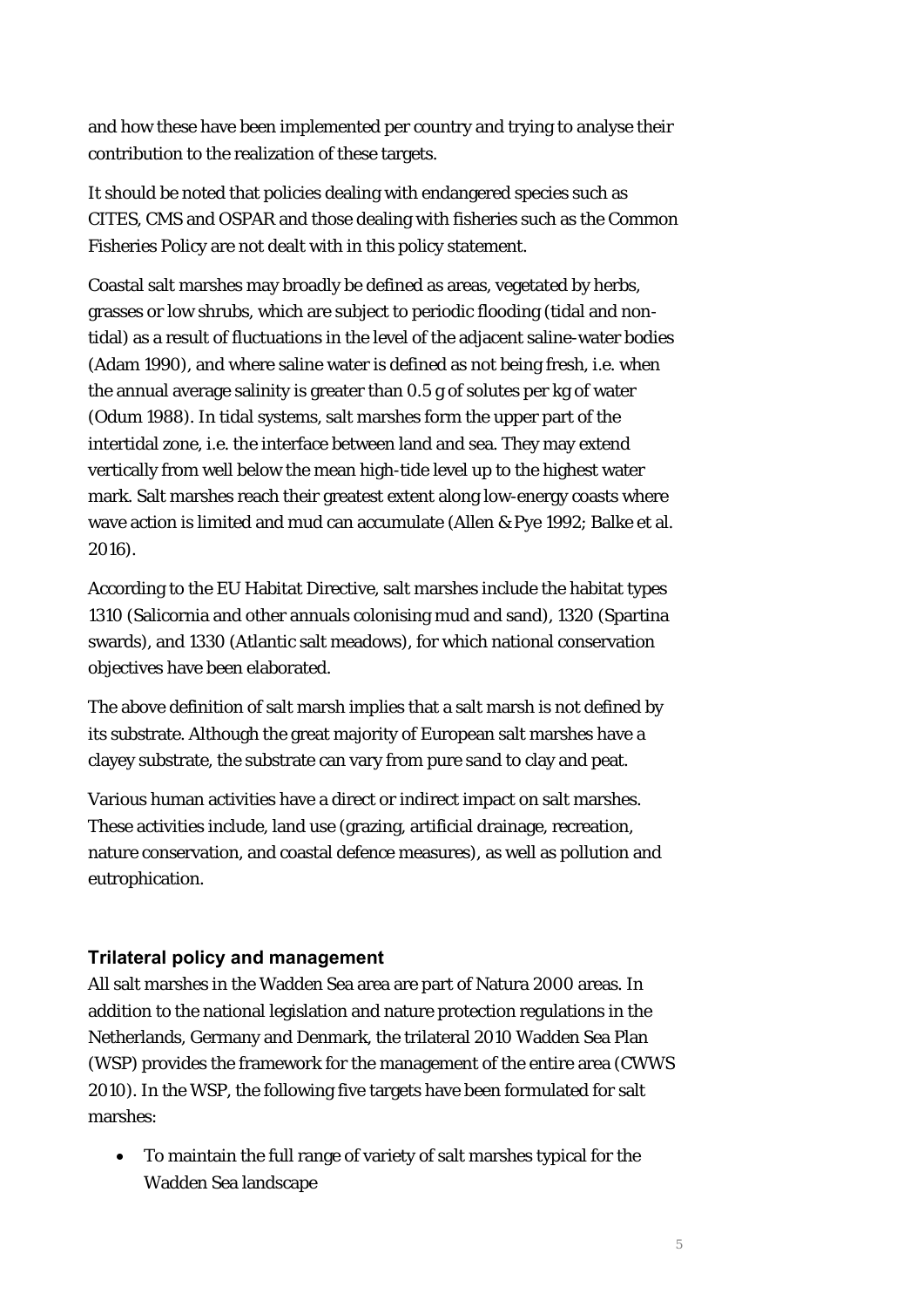- To achieve an increased area of salt marshes with natural dynamics
- To achieve an increased natural morphology and dynamics, including natural drainage of mainland salt marshes, under the condition that the present surface area is not reduced
- To maintain a salt marsh vegetation diversity reflecting the geomorphological conditions of the habitat with variation in vegetation structure
- To maintain or to achieve favourable conditions for all typical species.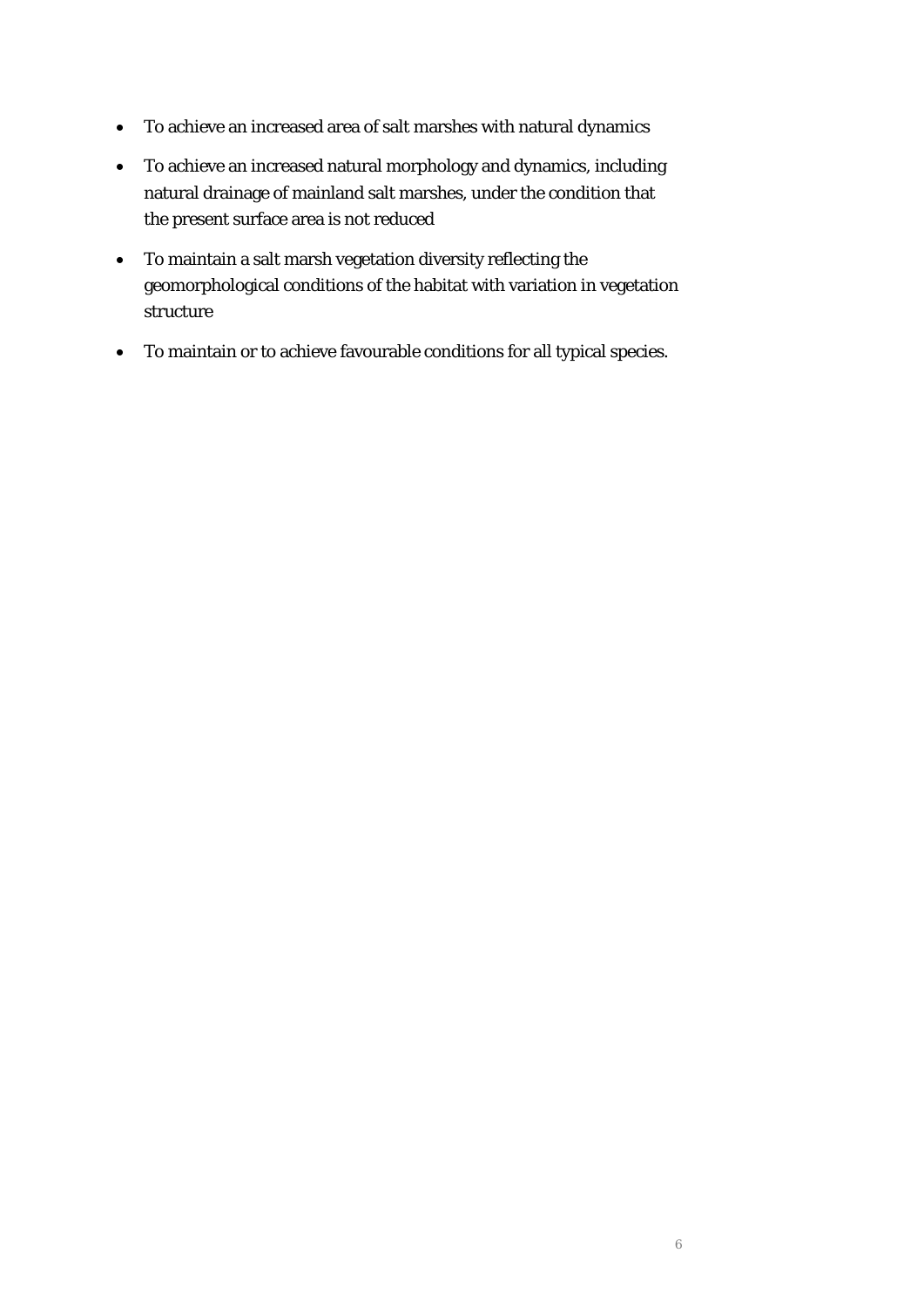## **2. Typical Wadden Sea Fish species**

The Wadden Sea fish populations are composed of a diverse species mix, with 150 recorded fish species.2This does not include typical Wadden Sea fish species, that are already extinct or very rare. The function that the Wadden Sea fulfils for those species may differ, with some species such as plaice using the Wadden Sea as a nursery area, whilst for others such as smelt or eel it is a migratory route between the sea and freshwater. In order to address this, the Swimway Action Programme has identified five groups, or guilds, based on the life cycle of fishes and the functionality of the Wadden Sea for those species. This classification is based on distribution patterns and feeding and reproduction behaviour, an approach which was used by Elliott et al. (2007) to increase the understanding of the use of estuaries by fishes.

These are grouped into focal species ("flagship species") exhibiting a certain lifestyle and representing others with a similar lifestyle ("fleet species") as shown in Table 1 (From Swimway, 20193).

*Table 1 Flagship and fleet species for five functional life cycle groups according to distribution patterns, feeding and reproduction behaviour (Swimway, 2019).*

| <b>Life cycle</b>        | <b>Flagship</b> | <b>Fleet</b>                                        |
|--------------------------|-----------------|-----------------------------------------------------|
| Pelagic marine juvenile  | Herring         | Sprat, anchovy, horse mackerel, seabass             |
| Demersal marine juvenile | Plaice          | Sole, dab                                           |
| Wadden Sea residents     | Eelpout         | Gobies, sandeel, sea snail, rock gunnel,<br>mullets |
| Diadromous species       | Smelt           | Twaite shad, salmon, sea trout, houting, eel        |
| Marine adventitious      | Tope            | Thornback ray, dogfish                              |

<sup>2</sup> Bolle *et al.* (2009) and Jager *et al* (2009) reported of 150 species including 13 freshwater species.

<sup>3</sup> Swimway (2019) https://www.waddensea-

worldheritage.org/sites/default/files/2019\_swimway\_action\_programme.pdf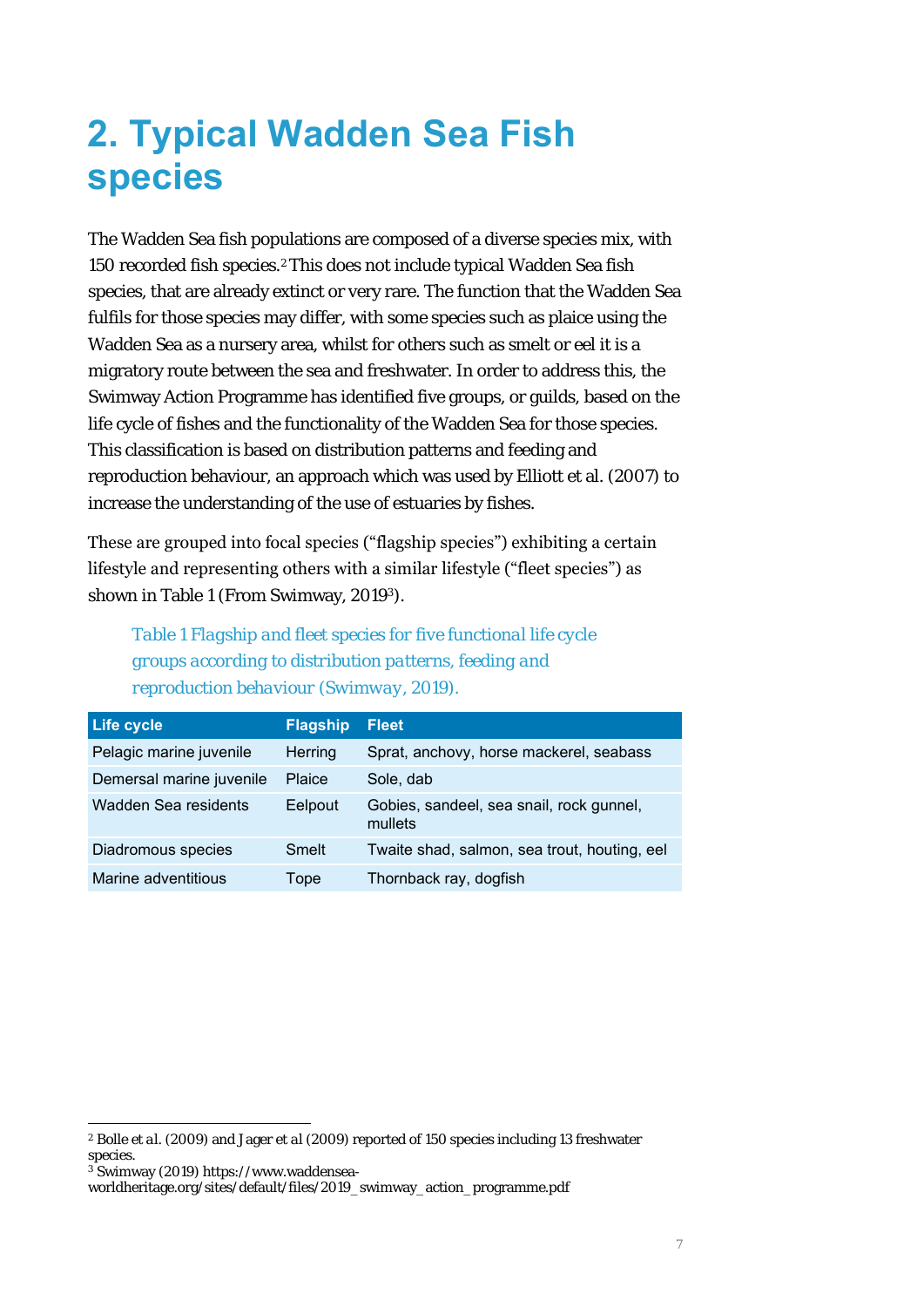### **3 How Do European regulations support the protection of fish in the Wadden Sea?**

So far, the following existing policies relevant to the Trilateral Fish Targets at the European level were analysed regarding their contribution to the realisation of the Trilateral Fish Targets (Table 2):

#### *Table 2 Policy Directives and main rationale and relevance for Wadden Sea fish*

| <b>Policy Directive</b>                      | Main rationale and relevance for fish                                                                   |
|----------------------------------------------|---------------------------------------------------------------------------------------------------------|
| Natura2000 (Birds Directive -                | Habitat protection (including fish as                                                                   |
| Directive 2009/147/EC and Habitats           | characteristic species) and recovery                                                                    |
| Directive - Directive 92/43/EEC)             | potential, protection of selected fish species                                                          |
| Water Framework Directive (WFD,              | Improve water quality and removal of barriers                                                           |
| Directive 2000/60/EC)                        | to fish migration                                                                                       |
| Marine Strategy Framework Directive          | Integrated ecosystem approach for good                                                                  |
| (MSFD, Directive 2008/56/EC)                 | environmental status                                                                                    |
| European Eel Directive (ED, EC<br>1100/2007) | Specific species and measures for improving<br>eel populations, other diadromous species<br>may benefit |

Considering the national implementation of the directives described, in particular, the Danish and Dutch Natura2000 management plans based on the Birds and Habitats Directive contain specific and concrete measures for habitats and a small group of fish species in the Wadden Sea. In the German Wadden Sea, the Trilateral Wadden Sea Plan 2010 is the Natura2000 management plan. This plan has conservation goals for individual protected areas (including the national parks), as well as fish. Specific conservation objectives for habitats and some fish species in the German Wadden Sea have been formulated on national level. The Natura2000 measures focus mainly on the qualifying habitats and some focal species. It seems to overlook the importance of specific measures aimed at other relevant species, which use or are characteristic for these habitats, and underestimates the importance of fish as a crucial part of the Wadden Sea ecosystem. Nonetheless, fish species are characteristic for marine habitats and as such needs to be considered in management plans when specific measures are defined to improve marine habitats.

Fish species may benefit from the measures aimed at preserving and restoring habitats, but only if the specific needs of fish species are taken into account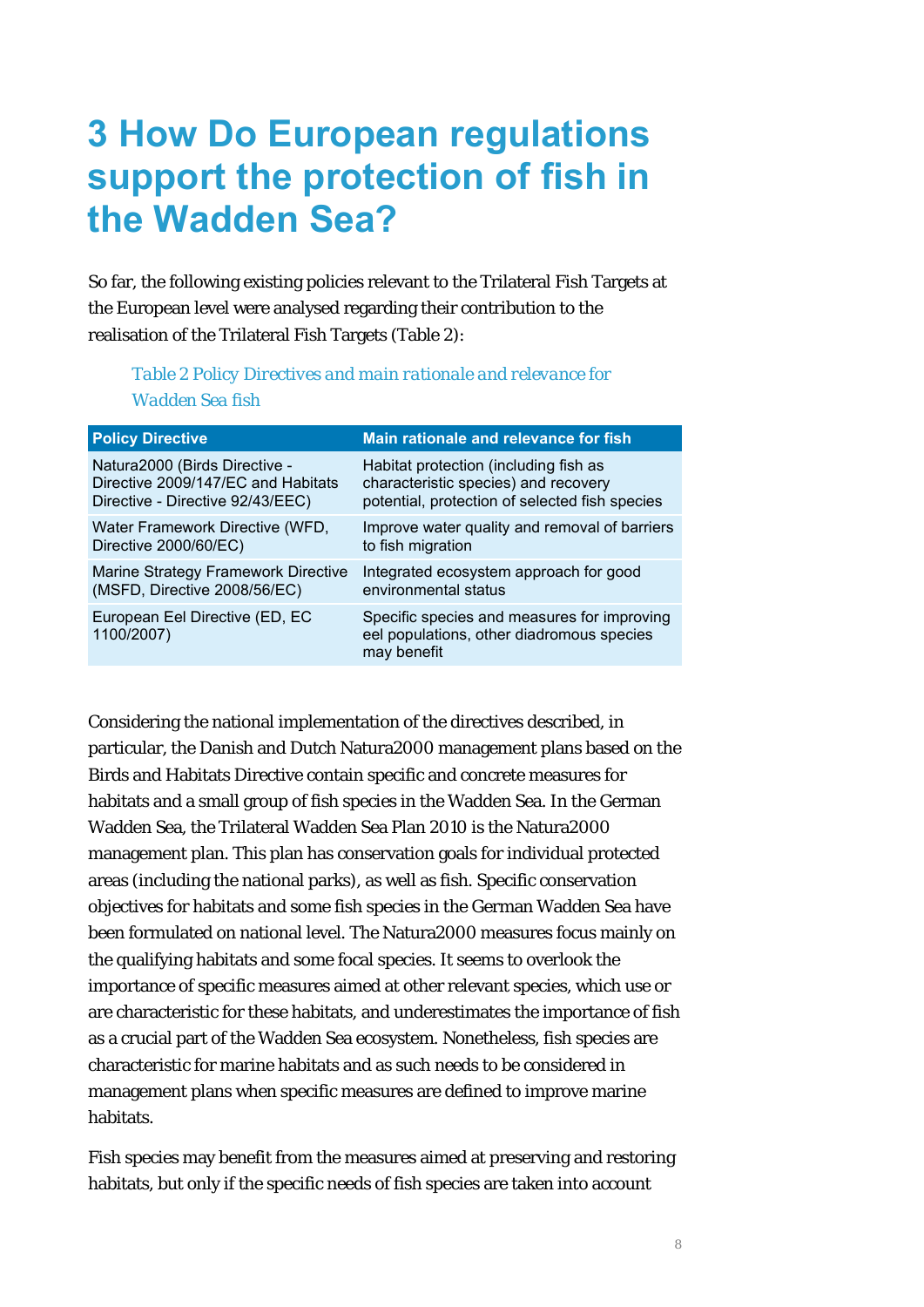when developing management measures for the restoration of marine habitats. Measures to improve fish migration are implemented through policy directives such as the HD/Natura2000, WFD, MSFD and ED, but for other species the specific needs of fish species are still poorly understood.

In the German Wadden Sea National Parks, natural processes shall proceed undisturbed, described in short by the principle "Let nature be nature". The focus is on a natural development on at least a predominant part of the area. Thus, it is recognized that fish are also part of this natural ecosystem. In addition, the sanctuaries shall also serve the protection of certain fish species from the HD, for whom specific conservation objectives are set.

It can be observed, that the designation of Natura2000 areas provides the possibility to limit or even exclude certain (potential) threatening human activities. The three countries deal with this differently.

The WFD applies in parts of the coastal zone in Denmark, Germany and the Netherlands. Only in the transitional waters such as the River Ems objectives for fish are addressed. Fish are explicitly excluded in coastal waters. Much attention is paid to water quality and the removal of barriers in rivers and estuaries leading into the Wadden Sea, particularly for diadromous fish. However, due to the numerous transverse structures that still exist, which act as migration barriers, extensive efforts are still necessary to improve the passability for fish.

The MSFD differs from the specific approach of the HD and WFD as it is based on an ecosystem approach to the management of human activities having an impact on the marine environment, integrating the concepts of environmental protection and sustainable use. Therefore, it can support fish communities in the Wadden Sea in Denmark and Germany, but is not applied to the Dutch Wadden Sea.

The ED has a clear and specific purpose. The measures aimed at removing physical barriers will also help other migrating fish species and a small positive trend has been noticed.

It should be noted that national and regional legislation that could contribute to achieving favourable living conditions for fish in the Wadden Sea and contribution to the realization of the Trilateral Fish Targets as well as international conventions such as the Convention on Migratory Species, were not systematically analysed. Therefore, the conclusions and proposed next steps mainly apply to European regulations, as these provide a common basis for the trilateral Swimway Vision.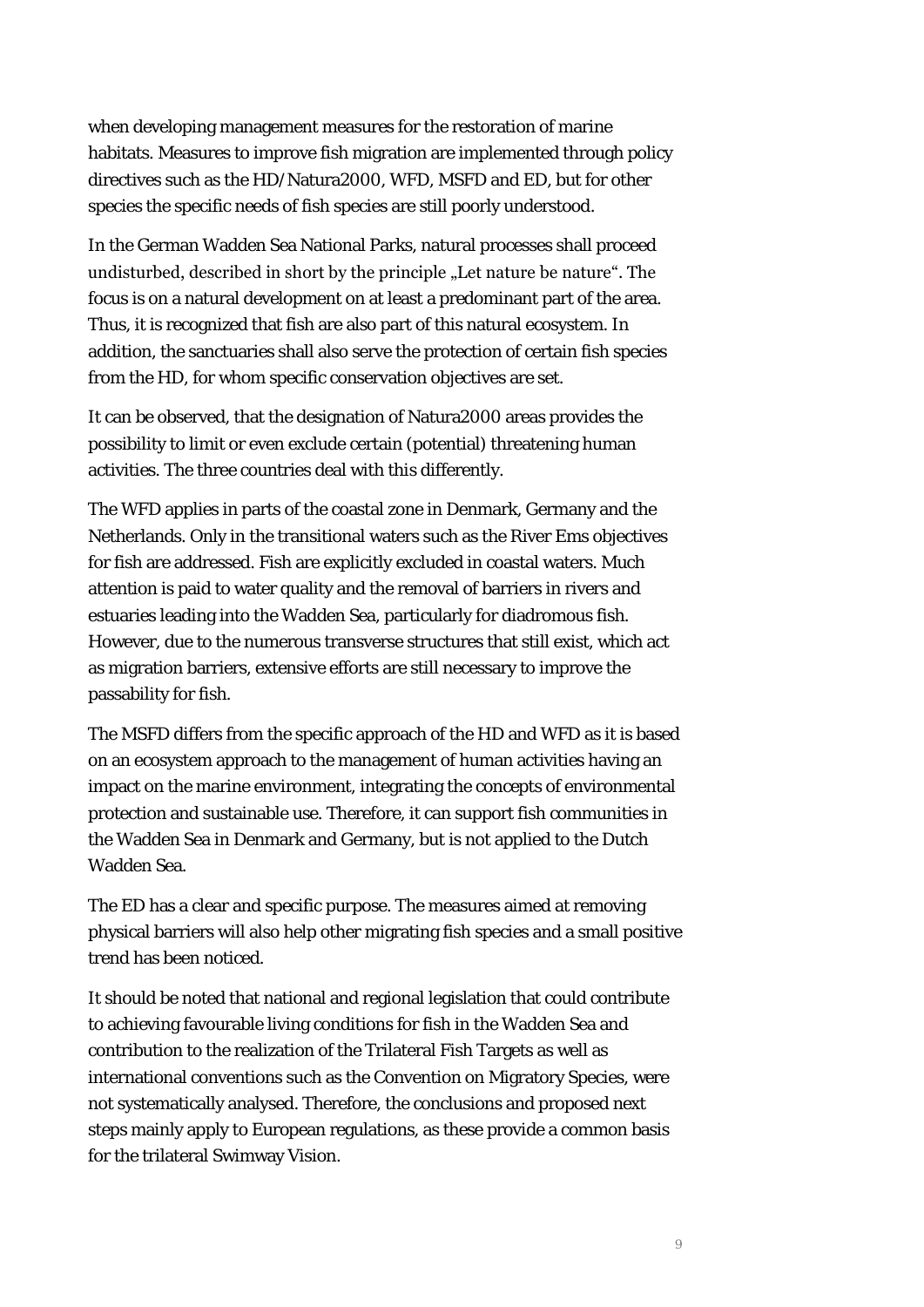### **4 The relationship between European directives and the flagship and fleet species designated in the Swimway Action Programme**

The flagship and fleet species are each covered by different laws and regulations, which reflect their conservation status. See Table 3 for an overview of the policy frameworks in which the species are explicitly mentioned. Most of the species are covered by one or more frameworks, which gives scope for future work. It is recognised that the directives in which only a few species of fish are explicitly named such as the Habitat Directive (HD) and Marine Strategy Framework Directive (MSFD) can benefit the species by an overall improvement of the marine ecosystem.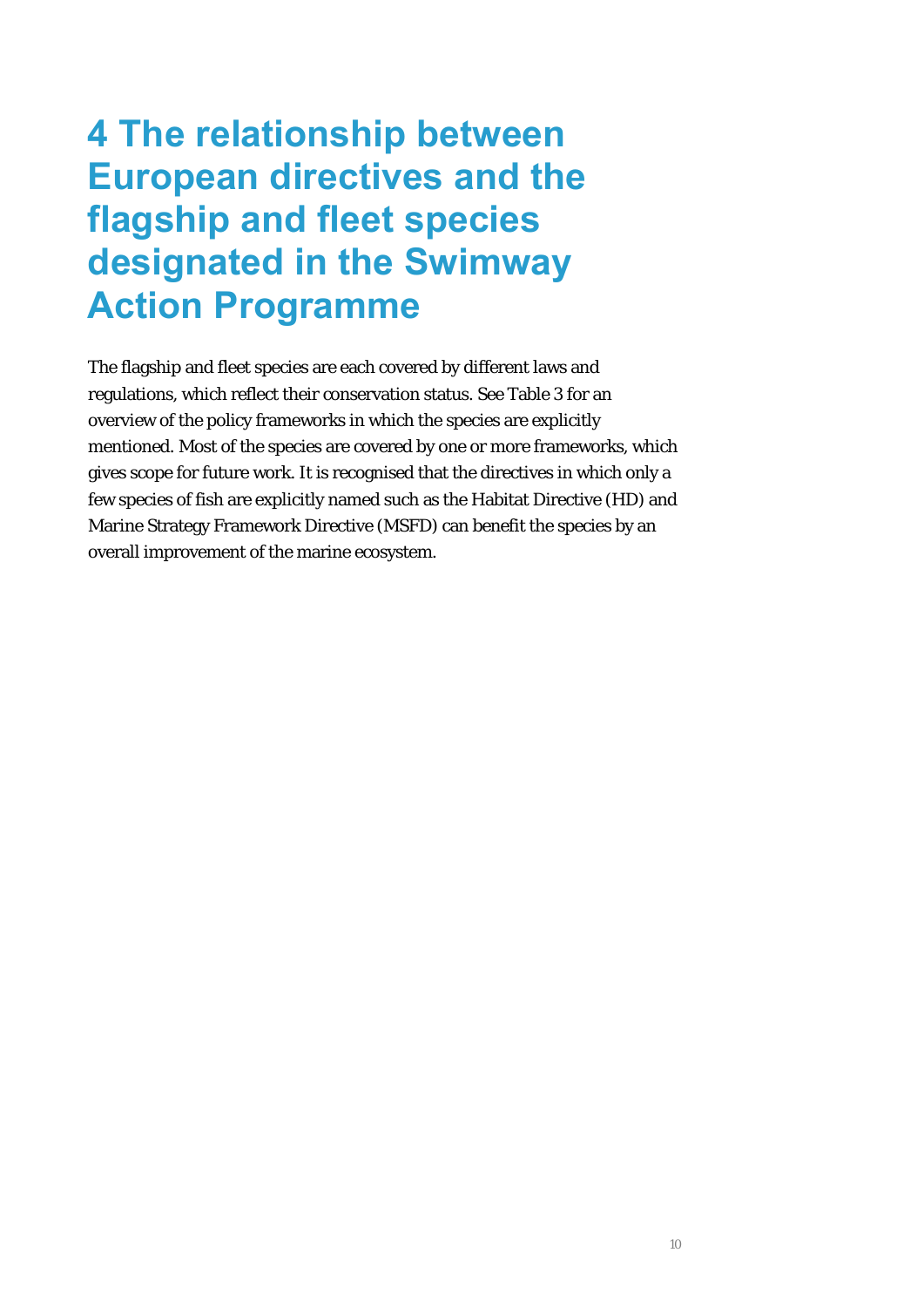*Table 3 Overview of policy frameworks relevant for the flagship and fleet species. The Marine Strategy Framework applies to both the territorial waters of the North Sea as the Wadden Sea, except for the Netherlands where it only applies in the North Sea. Unless mentioned, these apply to all three countries. See Appendix I for a list of acronyms.*

| <b>Life cycle</b>                     | <b>Flagship</b><br>or fleet | <b>Species</b>                                                             | Relevant policy framework - for all three countries<br>unless stated otherwise                                                                             |
|---------------------------------------|-----------------------------|----------------------------------------------------------------------------|------------------------------------------------------------------------------------------------------------------------------------------------------------|
| Pelagic<br>marine<br>juvenile         | <b>Flagship</b><br>Fleet    | <b>Herring</b><br>Sprat<br>Anchovy<br>Horse<br>mackerel                    | HD (habitat)<br>WFD (transitional waters)<br>HD (habitat), WFD (transitional waters)                                                                       |
| <b>Demersal</b><br>marine<br>juvenile | <b>Flagship</b><br>Fleet    | Seabass<br><b>Plaice</b><br>Sole<br>Dab                                    | HD (habitat); MSFD (DE)<br>HD (habitat)<br>HD (habitat)                                                                                                    |
| <b>Wadden Sea</b><br>residents        | <b>Flagship</b><br>Fleet    | Eelpout<br>Gobies<br>Sandeel<br>Sea snail<br>Rock gunnel<br><b>Mullets</b> | HD (habitat); MSFD (DE)<br>WFD (transitional waters)<br>WFD (transitional waters)<br>HD (habitat)<br>WFD (transitional waters)<br>HD (habitat)             |
| <b>Diadromous</b><br>species          | <b>Flagship</b><br>Fleet    | <b>Smelt</b><br>Twaite shad<br>Salmon<br>Sea trout<br>Houting<br>Eel       | <b>WFD (transitional waters)</b><br>HD (species)<br>WFD (transitional waters)<br>WFD (transitional waters)<br>HD (DK, DE), WFD (transitional waters)<br>ED |
| <b>Marine</b><br>adventitious         | Flagship<br>Fleet           | <b>Tope</b><br>Thornback ray<br>Dogfish                                    | <b>MSFD (NL - North Sea only)</b><br>MSFD (DE; NL - North Sea only)<br>MSFD (NL - North Sea only)                                                          |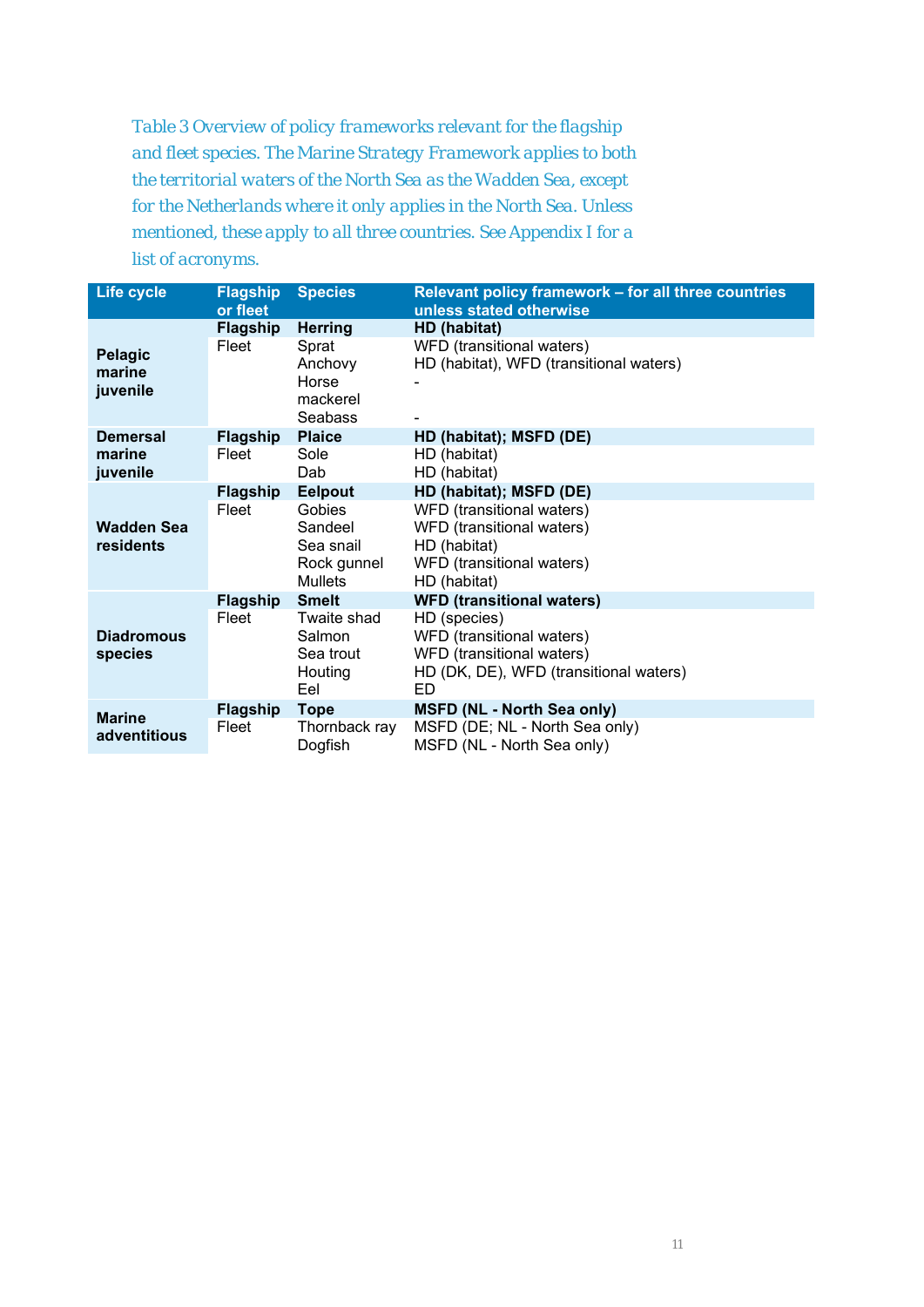### **5 Are the Trilateral Fish Targets supported by European law?**

This chapter deals with the extent of the European legislation contribution to the realisation of the Trilateral Fish Targets as adopted in the WSP 2010. A short conclusion per targets follows hereafter. Table 4 provides an additional overview.

#### **1. Viable stocks of populations and a natural reproduction of typical Wadden Sea fish species.**

The definition of typical Wadden Sea fish is not consistent enough in the described regulations and policies to develop measures to enhance a viable stock of Wadden Sea fish species. However, the Habitat Directive does list 'characteristic' species for each of the habitats which could give a framework for measures. (Indirect) positive effects on fish stocks could also arise from measures related to the improvement of habitats (e.g. by natural development). It might also be possible for the countries to include the above mentioned flagship and fleet species in the Habitat descriptions more explicitly. These may also include some species of the typical Wadden Sea fish communities, such as plaice and herring.

#### **2. Occurrence and abundance of fish species according to the natural dynamics in (a)biotic conditions.**

The MSFD might be used to improve the natural dynamics in (a) biotic conditions, implementation of this framework has still some more potential in the three countries, based on their view that the HD and WFD requirements provide sufficient protection.

#### **3. Favourable living conditions for endangered fish species.**

The HD does not cover all endangered Wadden Sea fish species. The designated habitats (reefs, shallow large bays, estuaries, salt marshes and sand banks) are not sufficiently targeted for supporting endangered fish species. Measures based on the HD and WFD regarding habitats will contribute to favourable living conditions for fish, such as reduced rates of mortality from fishing (direct or indirect), of adequate levels of food supply, unpolluted water and less negative impacts of human activities. The focus of these measures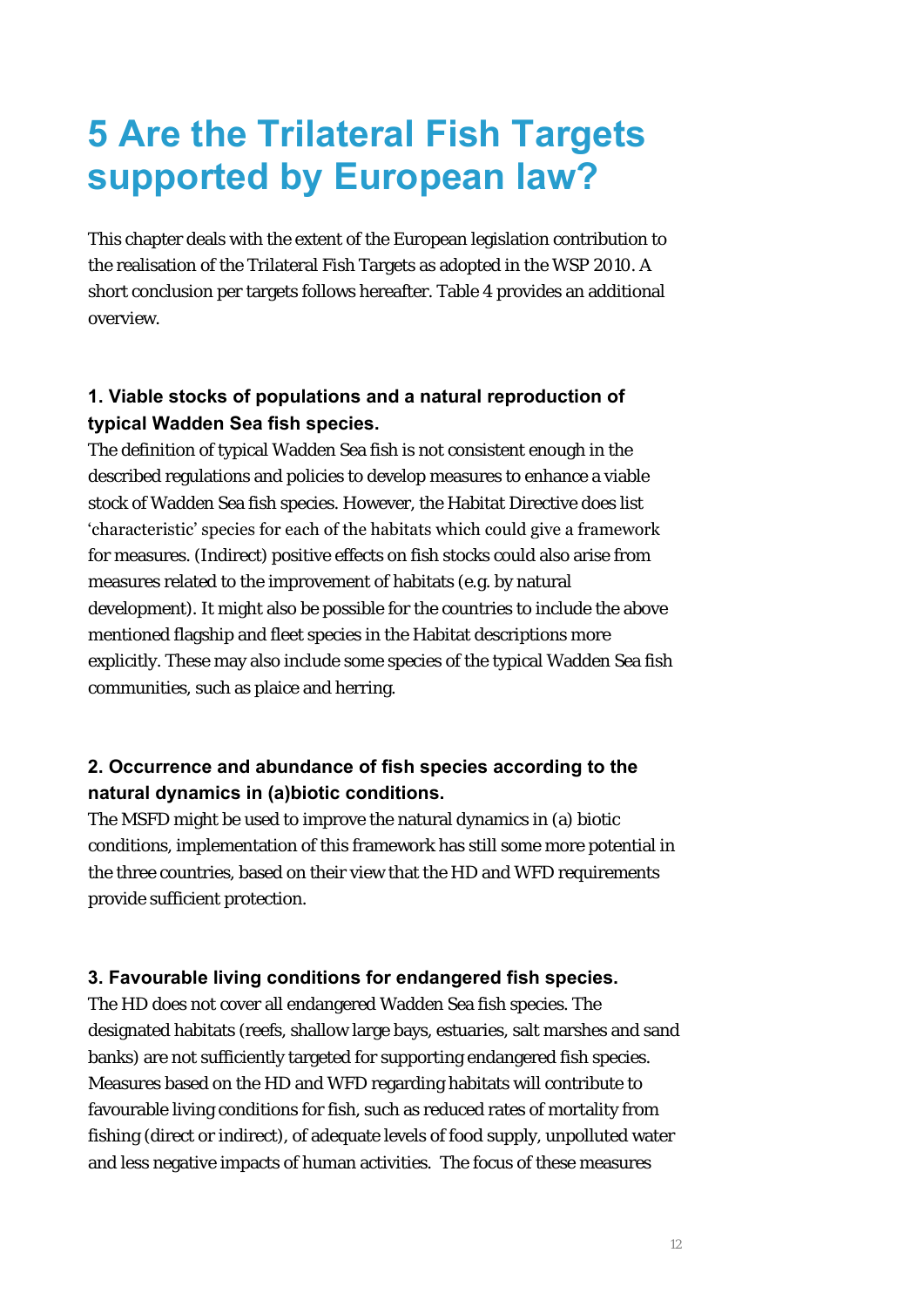however is not aimed at endangered fish species, though they would contribute to the living conditions.

The most specific of the analysed policies for endangered fish species is the Eel Directive, as it describes direct actions for the protection of eel.

#### **4. Maintenance of the diversity of natural habitats to provide substratum for spawning and nursery functions for juvenile fish.**

The implementation of the specified Nature 2000 conservation goals differ in the three Wadden Sea states. Active measures to restore, conserve and maintain the diversity of natural habitats, that have an indirect impact on fish, such as eelgrass restoration, are part of the Natura2000 management plans in NL & DK, while in the German Wadden Sea National Parks, natural processes shall proceed undisturbed (see above). In addition, the sanctuaries shall also serve the protection of certain fish species from the HD, for whom specific conservation objectives are set.

Additionally, the MSFD provides a basis for a more integrated approach, it's a possibility that still offers a lot more scope. The Wadden Sea states deal with that differently.

#### **5. Maintaining and restoring the possibilities for the passage of migrating fish between the Wadden Sea and inland waters.**

Both the WFD and the ED contain measures to mitigate barriers between the inland fresh water systems and the Wadden Sea.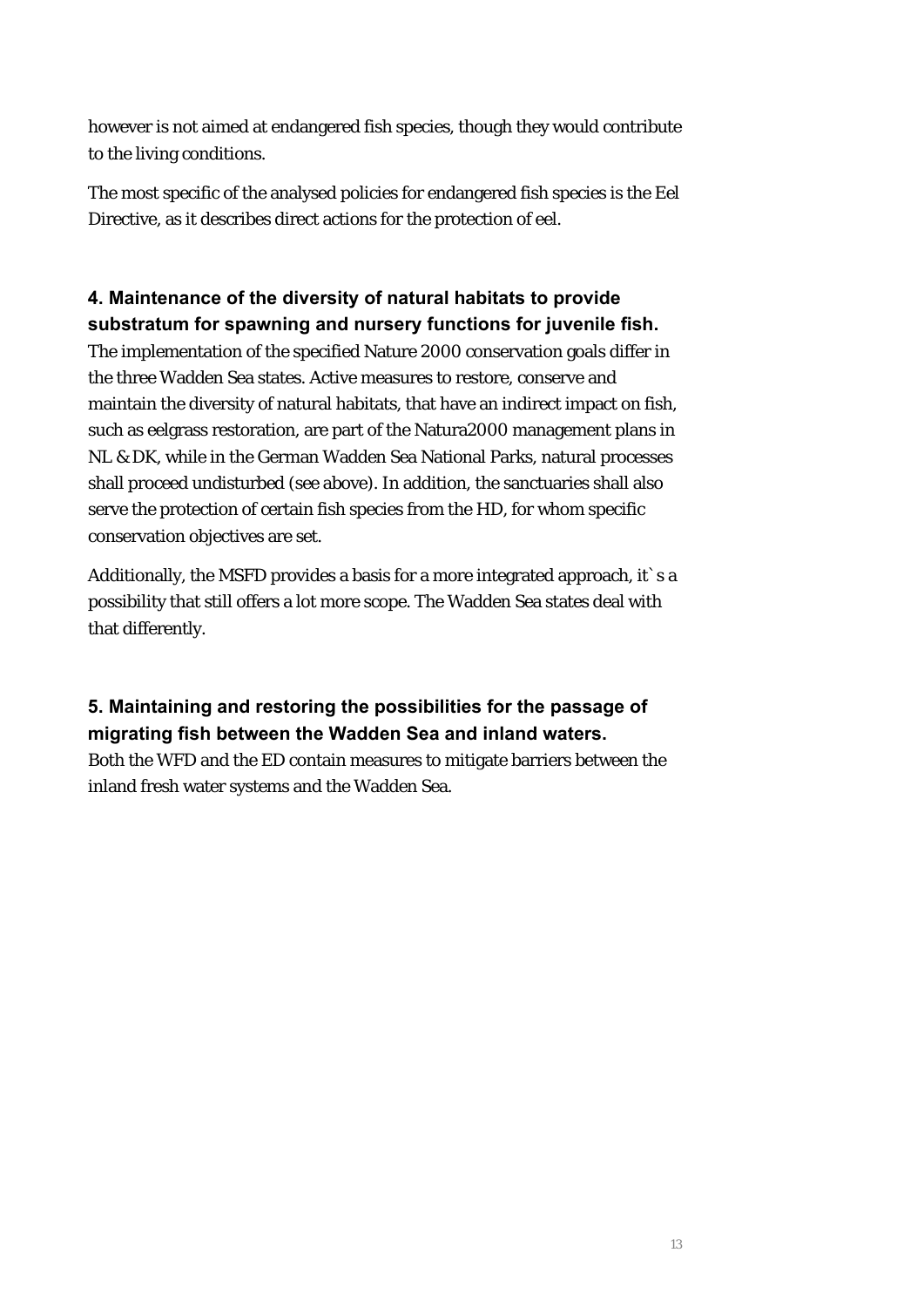#### *Table 4 Trilateral Fish Targets and their relation to relevant*

#### *existing policies and gaps.*

| <b>Target</b>                                                                                                                         | <b>Relevant</b><br>existing<br>policy | <b>Gaps</b>                                                                                                                                                                                                           |
|---------------------------------------------------------------------------------------------------------------------------------------|---------------------------------------|-----------------------------------------------------------------------------------------------------------------------------------------------------------------------------------------------------------------------|
| Viable stocks of populations and a<br>natural reproduction of typical<br>Wadden Sea fish species.                                     | HD, MSFD                              | No conservation measures for non-commercial fish<br>species (e.g. hook nose, gobies, etc.) and locally<br>extirpated or extinct species (e.g. thornback ray,<br>seahorses, sturgeon, spurdog, houting, etc.).         |
| Occurrence and abundance of fish<br>species according to the natural<br>dynamics in (a)biotic conditions.                             | HD, WFD,<br><b>MSFD</b>               | No policy currently implements measures for non-<br>commercial fish species (e.g. hook nose, gobies, etc.)<br>and rare or locally extirpated or extinct species (e.g.<br>thornback ray, seahorses, sturgeon, spurdog) |
| Favourable living conditions for<br>endangered fish species.                                                                          | HD, WFD,<br>MSFD, ED                  | No policy currently implements measures for rare or<br>locally extirpated or extinct species (e.g. thornback<br>ray, seahorses, sturgeon, spurdog, etc.).                                                             |
| Maintenance of the diversity of<br>natural habitats to provide<br>substratum for spawning and<br>nursery functions for juvenile fish. | HD, MSFD                              | Knowledge about spawning and nursery habitats is<br>limited. Potential areas could be protected under HD<br>or part of the HD management plans, and/or MSFD.                                                          |
| Maintaining and restoring the<br>possibilities for the passage of<br>migrating fish between the<br>Wadden Sea and inland waters.      | HD, WFD,<br><b>ED</b>                 | Knowledge on migration success differs by river<br>basin and species. Further improvements on marine<br>freshwater connectivity are necessary.                                                                        |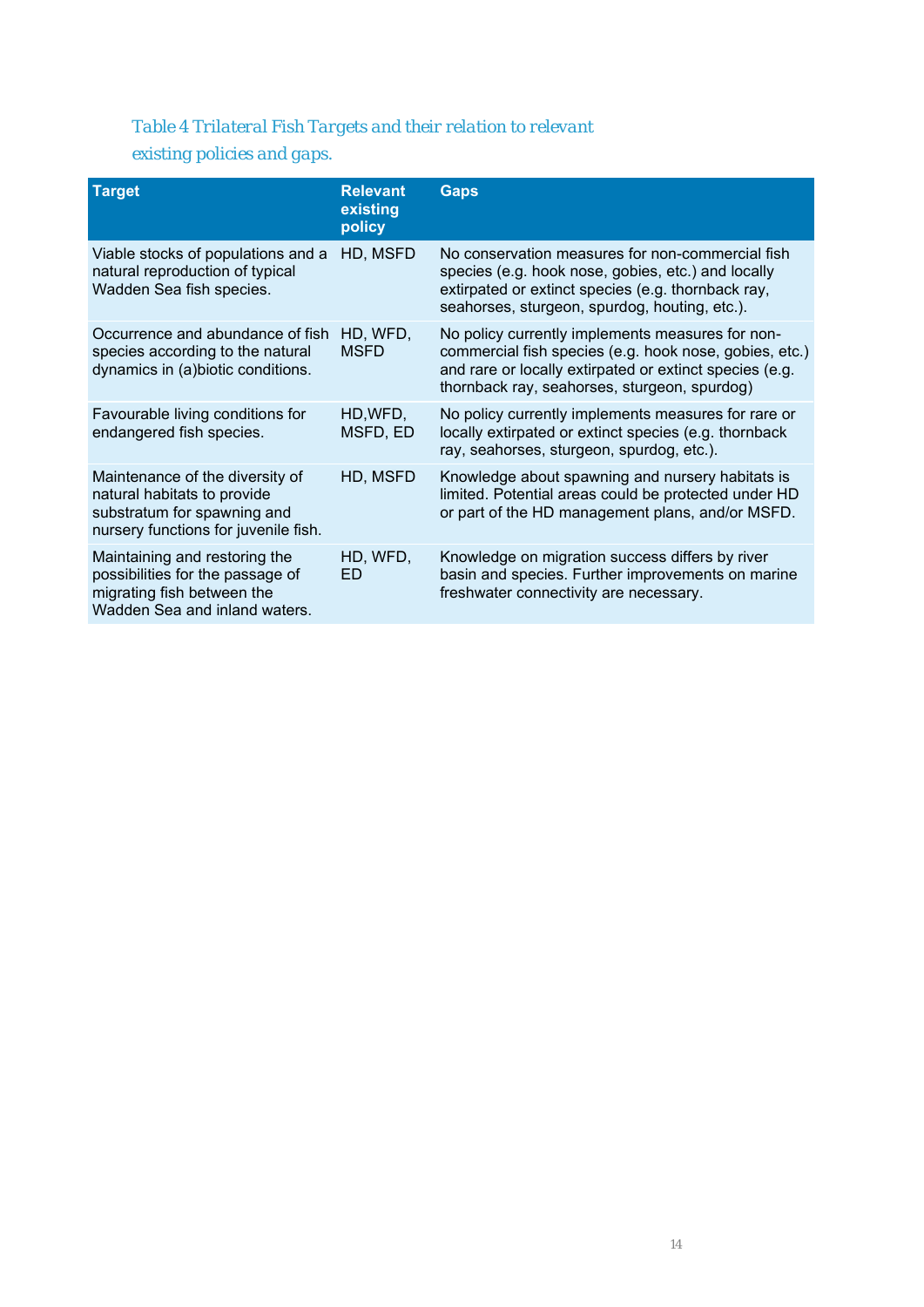## **6 Next steps**

Proper implementation of the Trilateral Fish Targets in the national implementation of the European regulation will require more effort and collaboration at all relevant levels of legislation, especially national and regional, taking into account further regulations and directives that might be relevant in reaching the Trilateral Fish Targets. Regarding the regulations based on European level several ways to achieve this are suggested. Starting with a knowledge based or rational approach, this should build on what is already known to start improving the situation for fish and enable the implementation of current fish policy for the Wadden Sea with regard to the Trilateral Fish Targets. Emphasis on more research, monitoring and expertise, will – in this approach – lead to better targeted approaches and measures. Therefore, the Trilateral Fish Targets should become SMART, causes of decline better known, and measures more specific defined. This is the approach that has been developed in the Swimway Action Programme (Swimway, 2019) in order to address the Trilateral Fish Targets. The Swimway Action Programme states that "…the only way to arrive at sensible measures aimed at improving the situation for fish is to view the function of the Wadden Sea within the whole life cycle of a fish species. To understand population dynamics, investing in quantifying the rates that drive population developments, such as births, deaths, immigration and emigration (demographic or vital rates) is needed" (Swimway Action Programme 2019, chapter 2.1 General approach). Research on predator-prey relationships, ecophysiology, species-habitat interactions and connectivity was identified as being needed to understand this. Research programmes are already being carried out and new insights into the factors influencing fish population dynamics will feed into the process over time. This also includes the identification of bottlenecks for fish.

Although implementation of policy should preferably be based on scientific knowledge, thorough research as described above takes time and requires sufficient funds. And next to that, available insights and existing knowledge about the Wadden Sea, may be sufficient to be able to formulate adjustments of the implementation aiming to a better support of the Trilateral Fish Targets.

The following actions and next steps are identified: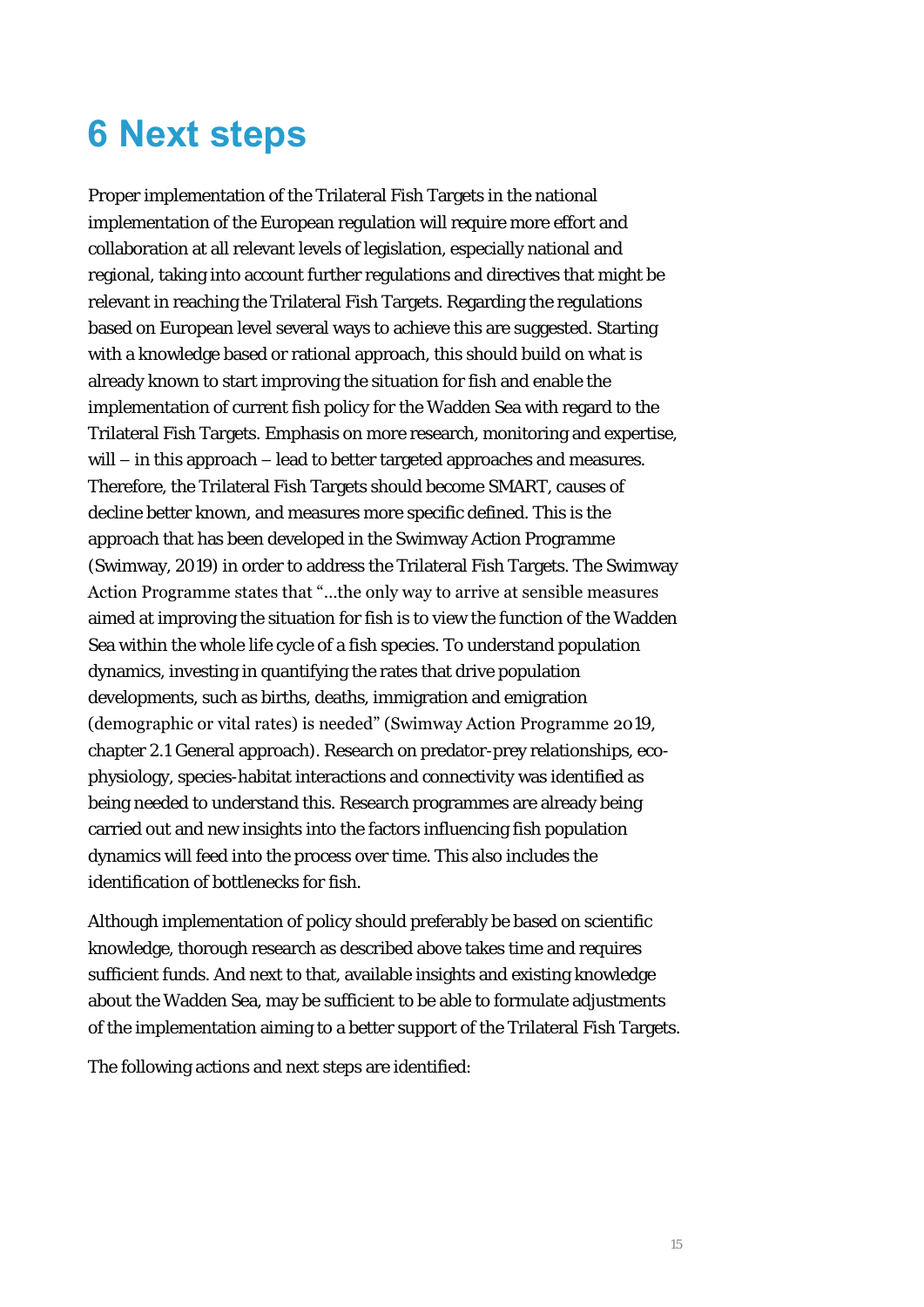#### **1. Define Smart targets**

The Trilateral Fish Targets are formulated at a generic and abstract level. This is partly due to lack of knowledge, as mentioned in the Swimway Action Programme, which concludes "The main benefit arising from the SWIMWAY research outlined above will be the identification of population bottlenecks and the translation of this knowledge into effective management and conservation measures. Closing these knowledge gaps will help to improve effective conservation" (Swimway, 2019, chapter 2.9 concluding remarks). In future, it would be very helpful to give more detail to the Trilateral Fish Targets by defining more specific and tangible sub-targets for given species and habitats. The Report from the 2019 Swimway conference has developed this principal further (Dänhardt, 2019)<sup>4</sup> .

The author proposes a four step approach: 1) formulate generic, overarching goals everybody can agree on; 2) specify these into more specific SMART targets; 3) develop a technical implementation plan; and 4) take immediate action to protect fish while specifying the targets. This means that there does not have to be any delay with implementing the targets.

#### **2. Focus on typical Wadden Sea species**

The focus on fish species and communities which are (or were) typical for the Wadden Sea, also with respect to historic knowledge of local or regional extinction, is essential when addressing the Trilateral Fish Targets. An experts list of priority species which are used in analyses (Tulp et al., 2017) are attached in Appendix II as a list of 'typical' fish species, still occurring in the Wadden Sea The Swimway Action Programme identifies 23 flagship and fleet species within five ecological groups of fish species (ecological guilds) which share similar behaviour and ecological demands within each guild. This approach has been described earlier in the document and will help to focus research and conservation efforts (see chapter 2). The current policy frameworks give enough scope to include these species. As the sturgeon is covered by the HD it might be good to include this in the list of fleet species, even though it has disappeared from the region, as there might be ample leverage to develop management measures which would benefit other diadromous species.

<sup>4</sup> <https://www.waddensea-worldheritage.org/node/973>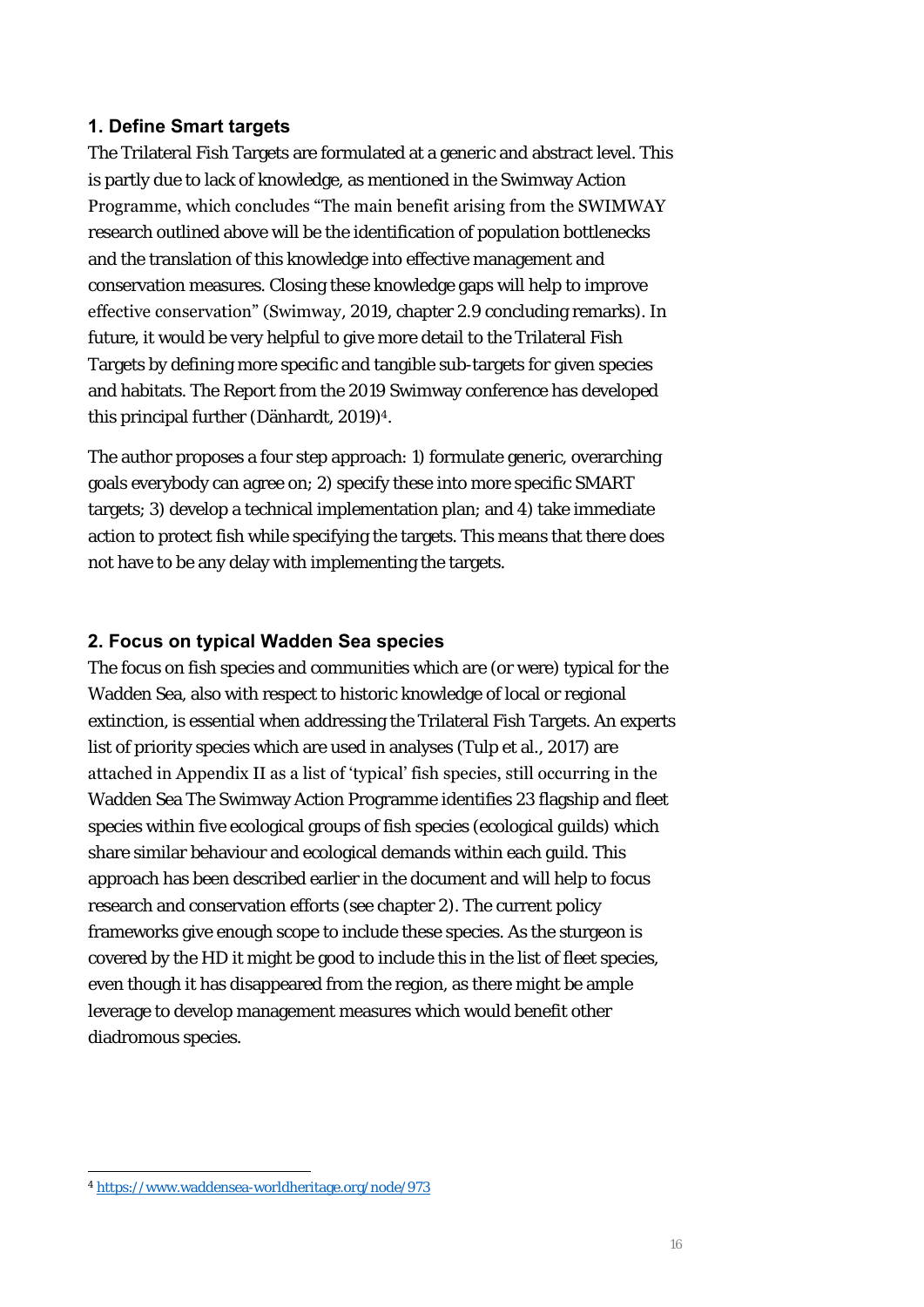#### **3. Identify threats and/or causes of declines in fish populations**

The ecological requirements of many species are known to a limited extent and the associated threats as mentioned in the Trilateral Fish Targets are quite generic. This calls for research specifically aimed at pinpointing the bottlenecks for the achievement of the Trilateral Fish Targets. Research into the underlying causes of the decline of fish populations will contribute to development of targeted and knowledge based proposals regarding the implementation of the current policies aiming to resolve bottlenecks. Now that not all of the existing bottlenecks are sufficiently known, it is difficult to assess in detail to what extent the existing implementation of the above-mentioned policies is effective. These gaps in knowledge are addressed in the Swimway Action Programme.

#### **4. Make better use of available knowledge and expertise**

A lot of knowledge is already available. By inviting experts to share their insights, by collecting and combining this knowledge and by developing collective views, a lot of questions and gaps mentioned above may receive a satisfying answer. Although it may be hard to determine which specific measures will benefit fish populations without a deeper analysis, it may be worthwhile to check what is already known and whether that can lead to appropriate measures. Identification of areas of importance for relevant processes in species' life cycles i.e. spawning or nursery habitats and considering potential spatial measures to improve the status of extirpated, threatened or declining species.

Existing knowledge may be of great value already to provide clear recommendations for a better implementation of the existing legislative framework and trilateral declarations and the Wadden Sea Plan. At the Swimway conference in 2019 recommendation were made to improve exchange of knowledge and it is recommended to develop a framework for this<sup>5</sup> .

#### **5. Make better use of the existing legislative framework,**

The link between the Trilateral Fish Targets and existing European regulations could be established, but the full potential of the regulations is currently not used by either member state. The MSFD for example could be used to establish

<sup>5</sup> <https://www.waddensea-worldheritage.org/node/973>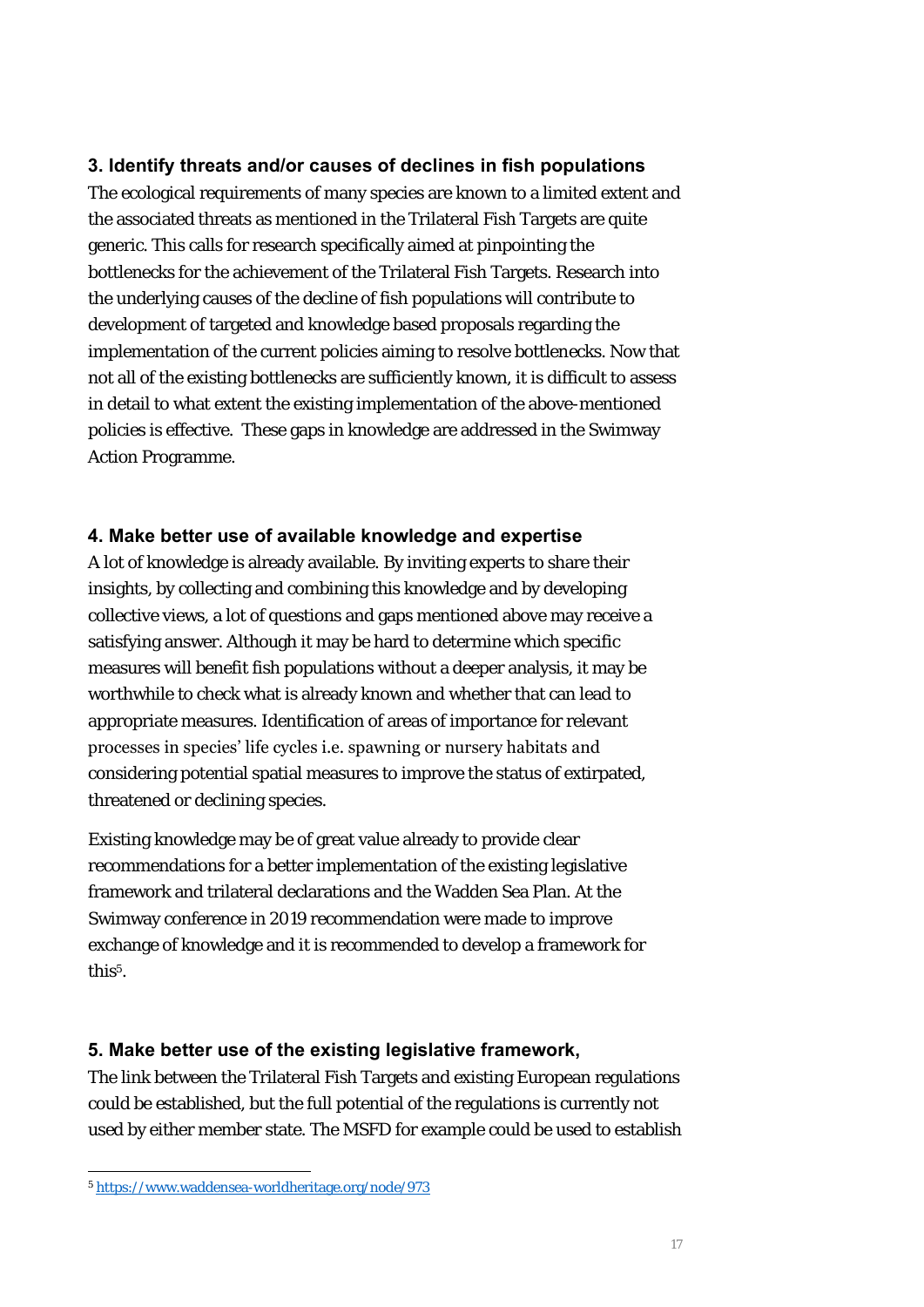spatial management measures to protect threatened and valuable fish species in the Wadden Sea. Despite the partly required, complex coordination, there are important options for protection.

In the EU Nature Legislation & the fitness check<sup>6</sup>, the European Commission concluded that ore coherent integration between the Natura2000 (HD & BD), WFD and other directives. This aim may also benefit the Trilateral Fish Targets.

The national HD and WFD plans have to be evaluated and adapted every six years. This might provide an opportunity to enhance the attention for the Wadden Sea fish populations. Lobby to improve these plans by the trilateral partners at the national level (regarding e.g., the implementation of the EU directives in national legislation) is needed. A first step would be for the three countries to collaborate to include the flagship and fleet species more explicitly in the national management and monitoring plans. This will mean a more comprehensive approach to including species from the different ecological groups.

#### **6. Focus on national implementation**

6

In the working group's analysis the national policies and regulations have not been analysed. Proposals for implementation of the national and regional Wadden Sea policy will likely be a feasible way to implement the Trilateral Fish Targets successfully. Supplementary to this review of European legislation, an analysis of the national and regional policies of the three Wadden Sea countries, is recommended.

https://d2ouvy59p0dg6k.cloudfront.net/downloads/study\_evaluation\_to\_support\_fitness\_ch eck\_of\_nature\_directives\_\_final.pdf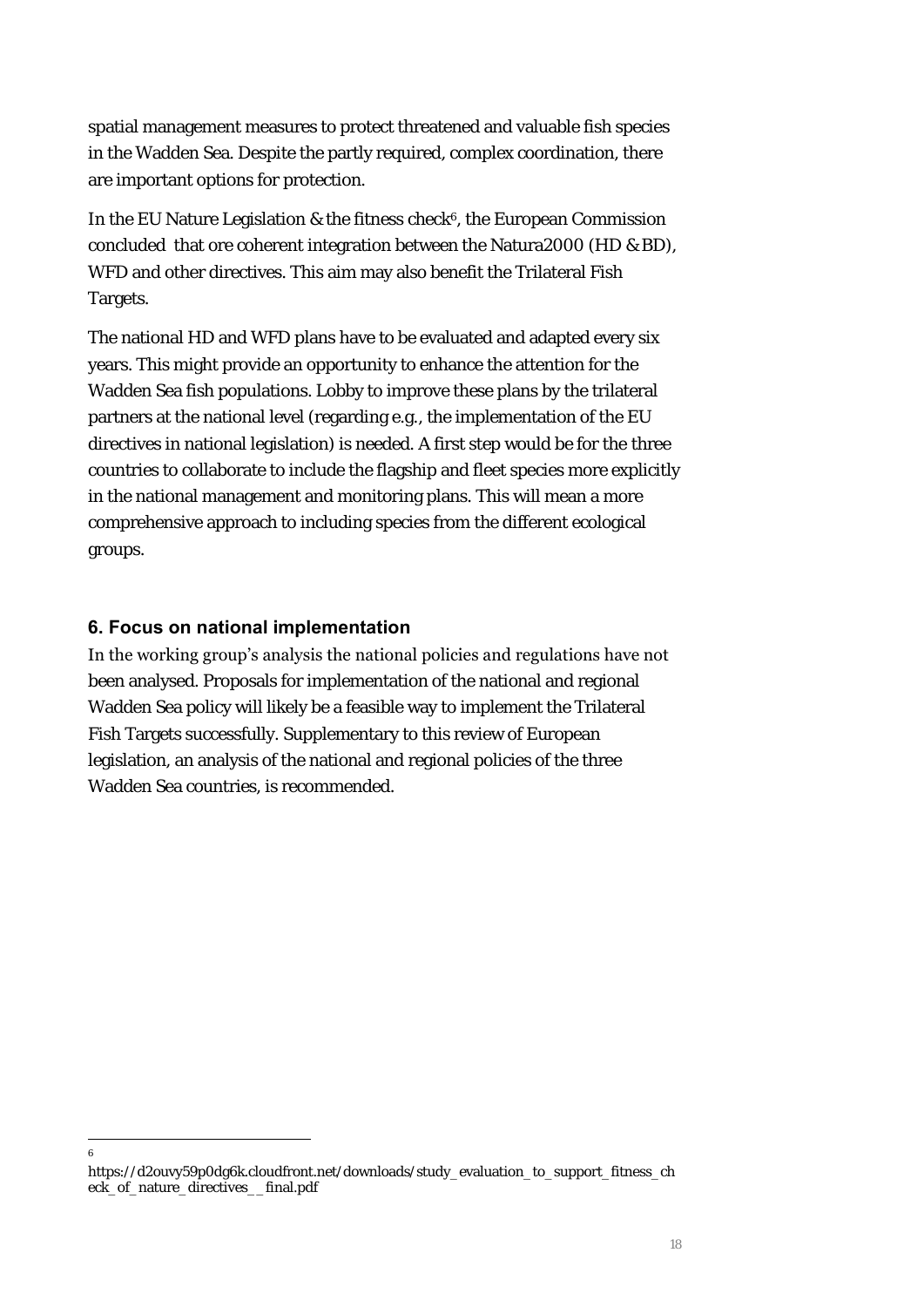## **Appendix I – Abbreviations & acronyms**

- BD Birds Directive
- CWSS Common Wadden Sea Secretariat
- ED EU Eel Directive
- HD EU Habitat Directive
- MSFD EU Marine Strategy Framework Directive
- N2000 Natura 2000
- SMART Specific Measurable Achievable Realistic -Timely
- WFD **EU Water Framework Directive**
- WSP Trilateral Wadden Sea Plan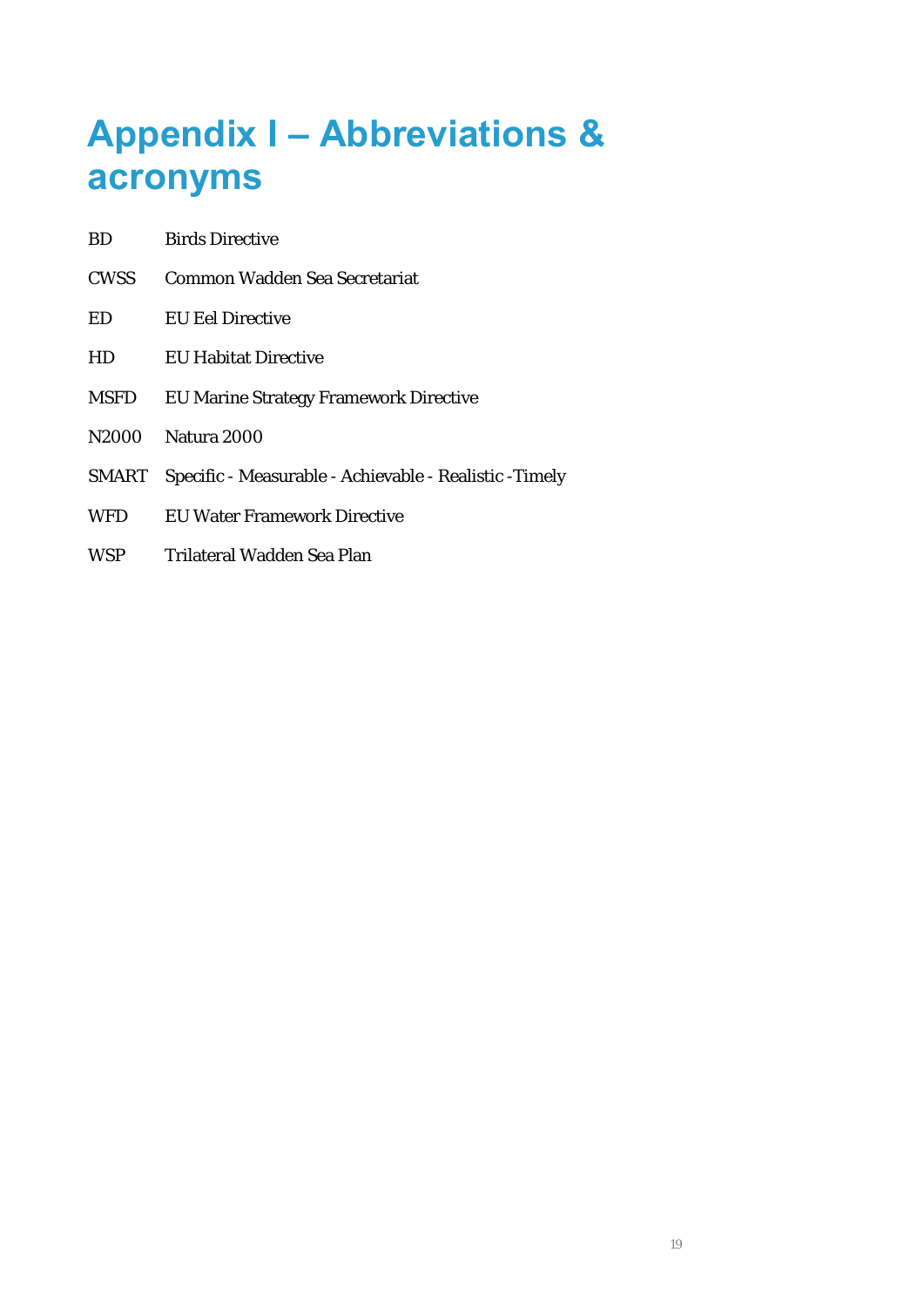### **Appendix II – List of typical Wadden Sea Species**

*Besides the designated Flagship and Fleet species, typical Wadden Sea fish species have been selected from the QSR and N2000. Upper fourteen = priority species selected for spatial and temporal analyses by Bolle et al., 2009 and used in the Quality Status Report (QSR, Jager et al., 2009). Last seven species also mentioned in N2000 species as related to one of the major habitats designated for the Wadden Sea (H1110). Species marked with \* are designated species for N2000 for the Wadden Sea. Species in bold type = in both QSR and N2000. Guild: CA = diadromous; ER = estuarine resident; MJ = marine juvenile; MS = marine seasonal. Sensitivity to driving forces: CC = climate change; FM = fishing mortality; HD = habitat degradation; LP = local pressures; NE = nutrient enrichment. Source: Walker (2015).*

| <b>Species</b>                  | <b>Common name</b> |              |                |                 | <b>Guild</b> | <b>Stratification</b> | <b>Benthic</b><br>habitat | <b>Sensitivity to</b> |
|---------------------------------|--------------------|--------------|----------------|-----------------|--------------|-----------------------|---------------------------|-----------------------|
|                                 | <b>English</b>     | <b>Dutch</b> | <b>German</b>  | <b>Danish</b>   |              |                       |                           | driving forces        |
| Alosa fallax*                   | Twaite shad        | Fint         | Finte          | Stavsild        | <b>CA</b>    | Pelagic               |                           | <b>HD</b>             |
| Osmerus<br>eperlanus            | Smelt              | Spiering     | <b>Stint</b>   | Smelt           | CA           | Pelagic               |                           | HD, FM                |
| Lamperta<br>fluvitalis*         | River<br>lamprey   | Rivierprik   | Flußneunauge   | Flodlampret     | CA           | Pelagic               |                           | ٠                     |
| <b>Platichthys</b><br>flesus    | Flounder           | <b>Bot</b>   | <b>Flunder</b> | <b>Skrubbe</b>  | <b>ER</b>    | Demersal              | Mud-sand                  | <b>HD</b>             |
| <b>Zoarces</b><br>viviparus     | Eelpout            | Puitaal      | Aalmutter      | Ålekvabben      | ER           | Demersal              | Mud-plants                | HD, LP                |
| Ammodytes ssp.                  | Sandeel            | Zandspiering | Sandaal        | Sandgrævling    | ER           | Pelagic &<br>buried   | Sand                      | HD, FM                |
| <b>Pleuronectes</b><br>platessa | Plaice             | Schol        | Scholle        | Rødspætte       | <b>MJ</b>    | Demersal              | Mud-sand                  | CC, NE, HD, FM        |
| Solea vulgaris                  | Sole               | Tong         | Seezunge       | Tunge           | <b>MJ</b>    | Demersal              | Mud-sand                  | CC, NE, HD, FM        |
| Limanda<br>limanda              | Dab                | Schar        | Kliesche       | Slette          | <b>MJ</b>    | Demersal              | Sand                      | NE, HD, FM            |
| Gadus morhua                    | Cod                | Kabeljauw    | Kabeljau       | <b>Torsk</b>    | <b>MJ</b>    | Demersal              |                           | CC, HD, FM            |
| Merlangus<br>merlangus          | Whiting            | Wijting      | Wittling       | <b>Hvilling</b> | <b>MJ</b>    | Demersal              |                           | HD, FM                |
| Clupea<br>harengus              | Herring            | Haring       | Hering         | Sild            | <b>MJ</b>    | Pelagic               |                           | CC, HD, FM            |
| Sprattus sprattus               | Sprat              | Sprot        | Sprotte        | <b>Brisling</b> | <b>MS</b>    | Pelagic               |                           | HD, FM                |
| Engraulis<br>encrasicolus       | Anchovy            | Ansjovis     | Sardelle       | Ansjos          | <b>MS</b>    | Pelagic               |                           | cc                    |